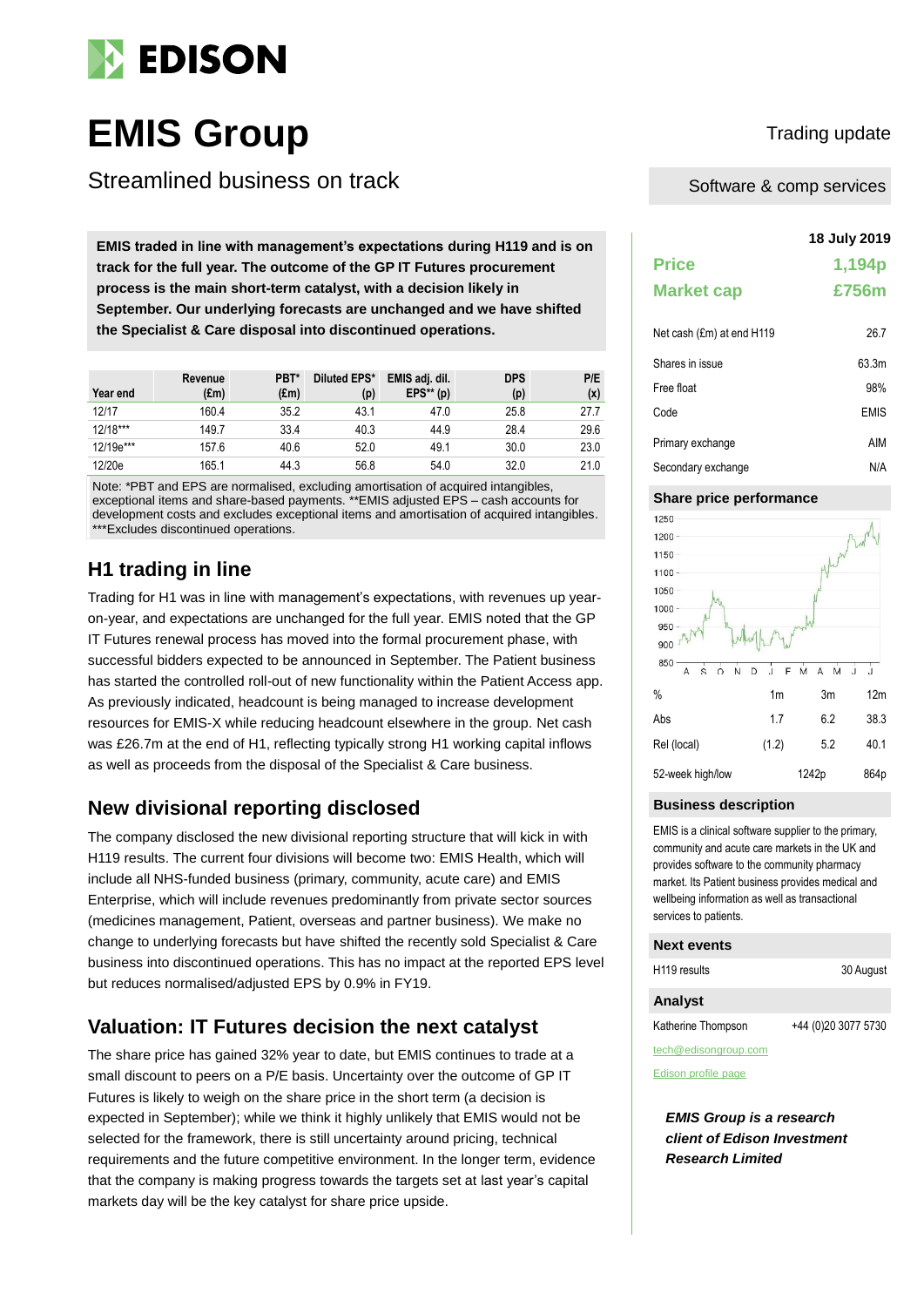

# **Changes to forecasts**

### **Exhibit 1: Changes to estimates**

| £'000s                         | FY <sub>19e</sub> | FY19e      | Change  | $V-O-V$ | FY20e   | FY20e      | Change  | y-o-y | FY21e   | FY21e      | Change | $V-O-V$       |
|--------------------------------|-------------------|------------|---------|---------|---------|------------|---------|-------|---------|------------|--------|---------------|
|                                | Old               | <b>New</b> | %       | $\%$    | Old     | <b>New</b> | %       | $\%$  | Old     | <b>New</b> | $\%$   | $\frac{0}{0}$ |
| Revenues                       | 162.849           | 157.551    | $-3.3%$ | 5.2%    | 165.112 | 165,112    | $0.0\%$ | 4.8%  | 172.947 | 172.947    | 0.0%   | 4.7%          |
| Normalised operating profit    | 40.487            | 40.141     | $-0.9%$ | 21.7%   | 43.838  | 43.838     | 0.0%    | 9.2%  | 46.271  | 46.271     | 0.0%   | 5.6%          |
| Normalised operating margin    | 24.9%             | 25.5%      | 0.6%    |         | 26.6%   | 26.6%      | 0.0%    |       | 26.8%   | 26.8%      | 0.0%   |               |
| Reported operating profit      | 32,256            | 32.075     | $-0.6%$ | 15.9%   | 36.010  | 36.010     | 0.0%    | 12.3% | 39.681  | 39,681     | 0.0%   | 10.2%         |
| EMIS adjusted operating profit | 38,633            | 38,280     | $-0.9%$ | 6.7%    | 42.064  | 42.064     | $0.0\%$ | 9.9%  | 45.648  | 45.648     | 0.0%   | 8.5%          |
| Adjusted operating margin      | 23.7%             | 24.3%      | 0.6%    |         | 25.5%   | 25.5%      | 0.0%    |       | 26.4%   | 26.4%      | 0.0%   |               |
| Normalised EPS (p)             | 52.5              | 52.0       | $-0.9%$ | 29.1%   | 56.8    | 56.8       | 0.0%    | 9.1%  | 59.9    | 59.9       | 0.0%   | 5.5%          |
| Reported EPS (p)               | 42.0              | 42.0       | 0.0%    | 16.6%   | 46.9    | 46.9       | 0.0%    | 11.5% | 51.6    | 51.6       | 0.0%   | 10.1%         |
| EMIS adjusted EPS (p)          | 49.5              | 49.1       | $-0.9%$ | 9.3%    | 54.0    | 54.0       | 0.0%    | 10.0% | 58.9    | 58.9       | 0.0%   | 9.2%          |
| Dividend per share (p)         | 30.0              | 30.0       | $0.0\%$ | 5.6%    | 32.0    | 32.0       | $0.0\%$ | 6.7%  | 34.0    | 34.0       | 0.0%   | 6.3%          |
| Net cash                       | 29.852            | 29.744     | $-0.4%$ | 125.7%  | 41.183  | 42.066     | 2.1%    | 41.4% | 59.199  | 60.367     | 2.0%   | 43.5%         |

Source: Edison Investment Research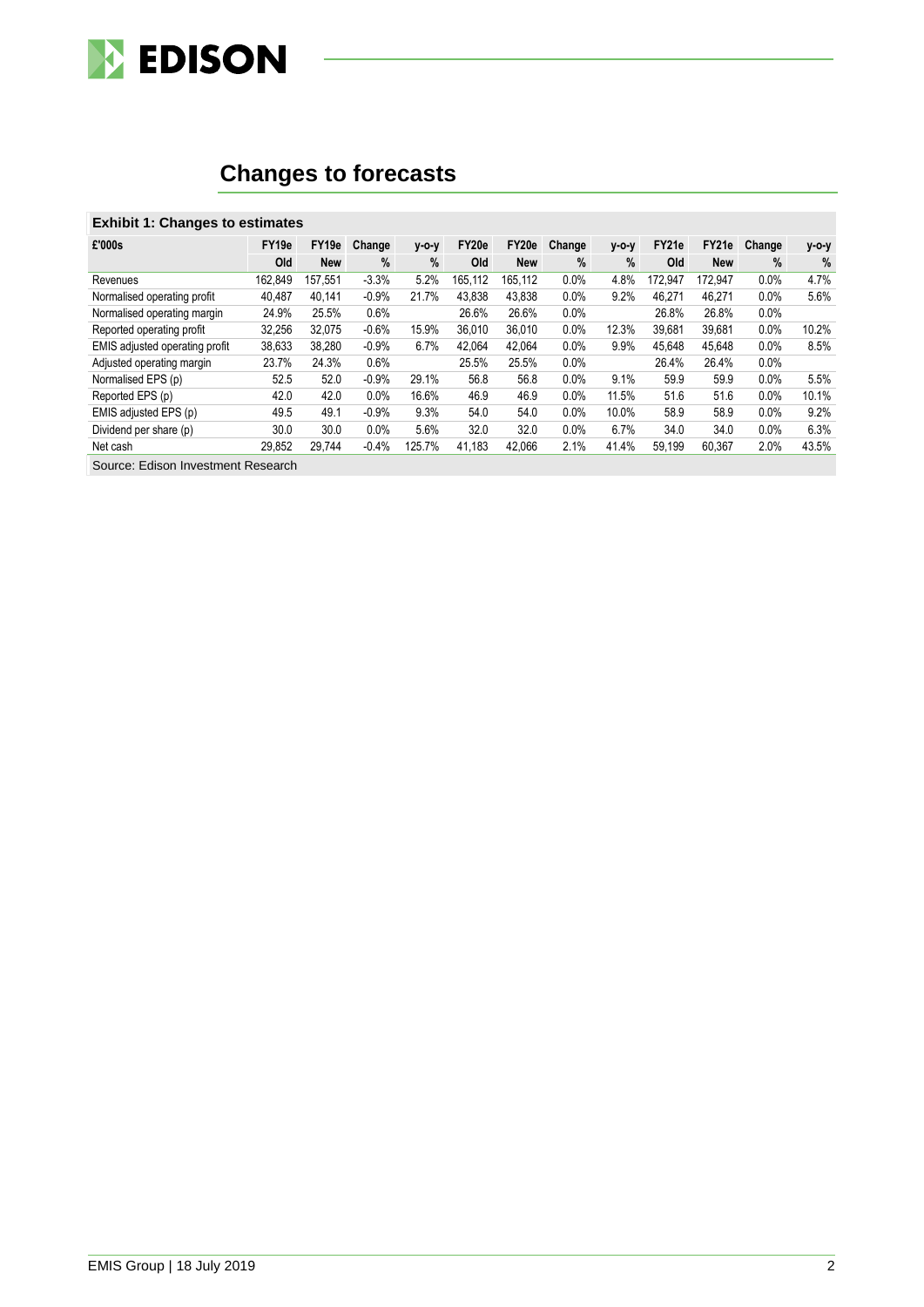

### **Exhibit 2: Financial summary**

| £'000s                                                  | 2014                 | 2015                  | 2016                | 2017                  | 2018                 | 2019e             | 2020e              | 2021e             |
|---------------------------------------------------------|----------------------|-----------------------|---------------------|-----------------------|----------------------|-------------------|--------------------|-------------------|
| Year end 31 December                                    |                      |                       |                     |                       |                      |                   |                    |                   |
| <b>PROFIT &amp; LOSS</b>                                |                      |                       |                     |                       |                      |                   |                    |                   |
| Revenue                                                 | 137,639              | 155,898               | 158,712             | 160,354               | 149,710              | 157,551           | 165,112            | 172,947           |
| Cost of Sales                                           | (12, 782)            | (12, 955)             | (14, 151)           | (14, 674)             | (11, 640)            | (13,920)          | (14, 933)          | (15,998)          |
| <b>Gross Profit</b>                                     | 124,857              | 142.943               | 144,561             | 145,680               | 138,070              | 143,632           | 150,180            | 156,950           |
| <b>EBITDA</b>                                           | 47,645               | 51,964                | 52,288              | 49,222                | 48,919               | 54,285            | 58,166             | 61,044            |
| Operating Profit (before amort. of acq. intang, SBP and | 34,787               | 37,123                | 38,897              | 34,895                | 32,991               | 40,141            | 43,838             | 46,271            |
| except.)                                                |                      |                       |                     |                       |                      |                   |                    |                   |
| EMIS adjusted operating profit                          | 32,639               | 36,553                | 38,753              | 37,406                | 35,890               | 38,280            | 42,064             | 45,648            |
| Amortisation of acquired intangibles                    | (6, 269)             | (6, 509)              | (6,639)             | (6, 717)              | (6, 202)             | (7,066)           | (6, 827)           | (5,590)           |
| Exceptionals                                            | 873                  | (18, 500)             | (6, 714)            | (16, 988)             | 1,657                | 0                 | 0                  | $\mathbf{0}$      |
| Share-based payments                                    | (270)                | (684)                 | (473)               | (550)                 | (766)                | (1,000)           | (1,000)            | (1,000)           |
| <b>Operating Profit</b>                                 | 29,121               | 11,430                | 25,071              | 10,640                | 27,680               | 32,075            | 36,010             | 39,681            |
| Net Interest                                            | (543)                | (449)                 | (237)               | (299)                 | (180)                | (200)             | (200)              | (200)             |
| Profit Before Tax (norm)                                | 34,206               | 36,625                | 39,159              | 35,192                | 33,426               | 40,570            | 44,274             | 46,707            |
| Profit Before Tax (FRS 3)                               | 28,540               | 10,932                | 25,333              | 10,937                | 28,115               | 32,504            | 36,446             | 40,117            |
| Tax                                                     | (5, 719)             | (5, 558)              | (5, 208)            | (2,074)               | (5, 346)             | (6, 176)          | (6,925)            | (7,622)           |
| Profit After Tax (norm)                                 | 27,617               | 29,801                | 32,175              | 27,989                | 26,343               | 32,862            | 35,862             | 37,832            |
| Profit After Tax (FRS3)                                 | 22,821               | 5,374                 | 20,125              | 8,863                 | 22,769               | 26,328            | 29,522             | 32,495            |
| Average Number of Shares<br>Outstanding (m)             | 62.8                 | 62.7                  | 62.8                | 62.9                  | 63.0                 | 63.0              | 63.0               | 63.0              |
| EPS - normalised & diluted (p)                          | 42.8                 | 46.0                  | 49.4                | 43.1                  | 40.3                 | 52.0              | 56.8               | 59.9              |
| EPS - EMIS adjusted & diluted (p)                       | 39.4                 | 45.1                  | 49.2                | 47.0                  | 44.9                 | 49.1              | 54.0               | 58.9              |
| EPS - FRS 3 (p)                                         | 35.3                 | 7.2                   | 30.4                | 12.8                  | 36.1                 | 42.0              | 46.9               | 51.6              |
| Dividend (p)                                            | 18.4                 | 21.2                  | 23.4                | 25.8                  | 28.4                 | 30.0              | 32.0               | 34.0              |
|                                                         | 90.7%                | 91.7%                 | 91.1%               | 90.8%                 | 92.2%                | 91.2%             | 91.0%              | 90.8%             |
| Gross Margin (%)<br>EBITDA Margin (%)                   | 34.6%                | 33.3%                 | 32.9%               | 30.7%                 | 32.7%                | 34.5%             | 35.2%              | 35.3%             |
| Operating Margin (before GW and except.) (%)            | 25.3%                | 23.8%                 | 24.5%               | 21.8%                 | 22.0%                | 25.5%             | 26.6%              | 26.8%             |
|                                                         |                      |                       |                     |                       |                      |                   |                    |                   |
| <b>BALANCE SHEET</b>                                    |                      |                       |                     |                       |                      |                   |                    |                   |
| <b>Fixed Assets</b>                                     | 166,415              | 143,546               | 133,292             | 122,979               | 117,920              | 107,374           | 100,555            | 93,828            |
| Intangible Assets                                       | 139,397              | 121,383               | 110,953             | 100,844               | 96,807               | 83,532            | 77,077             | 70,714            |
| <b>Tangible Assets</b>                                  | 24,313               | 22,032                | 22,187              | 22,037                | 21,000               | 23,100            | 22,100             | 21,100            |
| Other fixed assets                                      | 2,705                | 131                   | 152                 | 98                    | 113                  | 742               | 1,378              | 2,014             |
| <b>Current Assets</b>                                   | 37,221               | 39,800                | 46,088              | 56,900                | 53,107               | 70,767            | 85,953             | 105,183           |
| <b>Stocks</b><br>Debtors                                | 1,550<br>28,732      | 1,206<br>33,893       | 1,815               | 1,633                 | 1,264                | 1,264<br>36,258   | 1,264              | 1,264<br>39,802   |
| Cash                                                    | 6,939                | 4,701                 | 39,970<br>4,303     | 40,148<br>13,991      | 36,223<br>15,620     | 33,244            | 37,998<br>44,691   | 62,117            |
| <b>Current Liabilities</b>                              | (67, 665)            | (63, 819)             | (56, 158)           | (65, 131)             | (60, 169)            | (63, 943)         | (66, 931)          | (69, 228)         |
| Creditors                                               | (54, 763)            | (51,960)              | (51, 425)           | (65, 131)             | (60, 169)            | (63,068)          | (66, 056)          | (68, 353)         |
| Short term borrowings                                   | (12, 902)            | (11, 859)             | (4, 733)            | 0                     | 0                    | (875)             | (875)              | (875)             |
| Long Term Liabilities                                   | (21,063)             | (12, 481)             | (9,080)             | (6, 734)              | (8, 199)             | (8,804)           | (3,788)            | (1,892)           |
| Long term borrowings                                    | (5, 854)             | (1, 951)              | 0                   | 0                     | 0                    | (2,625)           | (1,750)            | (875)             |
| Other long term liabilities                             | (15, 209)            | (10, 530)             | (9,080)             | (6, 734)              | (8, 199)             | (6, 179)          | (2,038)            | (1,017)           |
| Net Assets                                              | 114,908              | 107,046               | 114,142             | 108,014               | 102,659              | 105,394           | 115,789            | 127,891           |
|                                                         |                      |                       |                     |                       |                      |                   |                    |                   |
| <b>CASH FLOW</b>                                        |                      |                       |                     |                       |                      |                   |                    |                   |
| Operating Cash Flow                                     | 44,856               | 42,711                | 43,657              | 48,834                | 47.431               | 57.349            | 59,414             | 62,337            |
| Net Interest                                            | (445)                | (422)                 | (324)               | (356)                 | (214)                | (200)             | (200)<br>(12, 266) | (200)<br>(8,643)  |
| Tax                                                     | (5,247)<br>(15, 161) | (6,896)               | (7,655)             | (8, 139)<br>(11, 342) | (5,830)              | (7, 396)          |                    |                   |
| Capex<br>Acquisitions/disposals                         | (9,959)              | (14, 058)<br>(4, 587) | (12,084)<br>(1,790) | 329                   | (12, 767)<br>(9,269) | (13,700)<br>5,500 | (13,700)<br>(800)  | (13,000)<br>(800) |
| Financing                                               | (1,578)              | 492                   | 881                 | 571                   | 906                  | (3,000)           | (500)              | (500)             |
| <b>Dividends</b>                                        | (10, 792)            | (14, 532)             | (14,006)            | (15, 476)             | (21,070)             | (18, 487)         | (19, 626)          | (20, 893)         |
| Net Cash Flow                                           | 1,674                | 2,708                 | 8,679               | 14,421                | (813)                | 20,066            | 12,322             | 18,301            |
| Opening net debt/(cash)                                 | 13,491               | 11,817                | 9,109               | 430                   | (13, 991)            | (13, 178)         | (29, 744)          | (42,066)          |
| HP finance leases initiated                             | 0                    | 0                     | 0                   | 0                     | 0                    | (3,500)           | 0                  | 0                 |
| Other                                                   | $\mathbf 0$          | 0                     | 0                   | $\mathbf{0}$          | 0                    | 0                 | $\mathbf{0}$       | (0)               |
| Closing net debt/(cash)                                 | 11,817               | 9,109                 | 430                 | (13,991)              | (13, 178)            | (29, 744)         | (42,066)           | (60, 367)         |
|                                                         |                      |                       |                     |                       |                      |                   |                    |                   |

Source: EMIS, Edison Investment Research